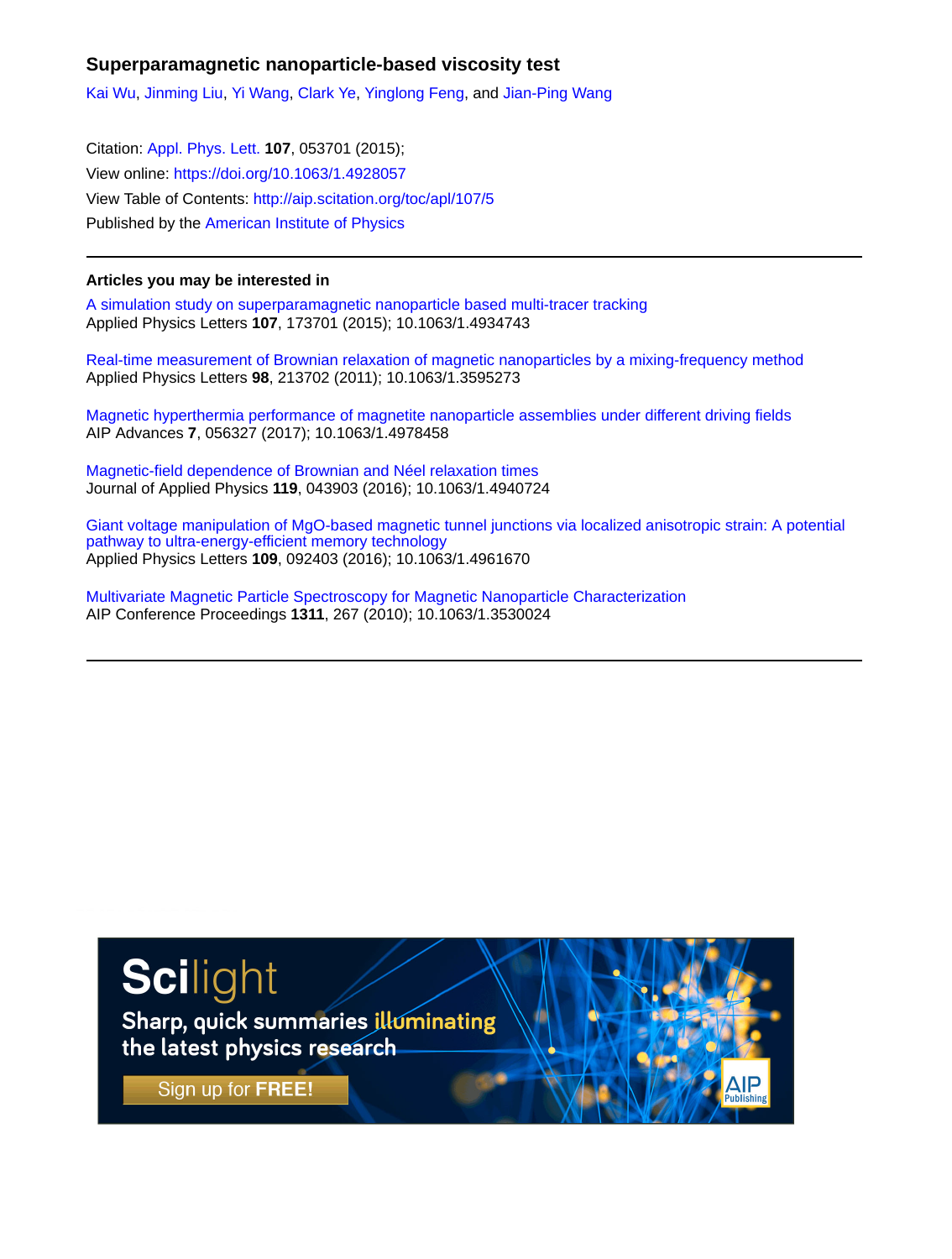

## [Superparamagnetic nanoparticle-based viscosity test](http://dx.doi.org/10.1063/1.4928057)

Kai Wu, Jinming Liu, Yi Wang, Clark Ye, Yinglong Feng, and Jian-Ping Wang<sup>a)</sup> Department of Electrical Engineering, University of Minnesota, 200 Union Street SE, Minneapolis, Minnesota 55455, USA

(Received 16 June 2015; accepted 24 July 2015; published online 5 August 2015)

Hyperviscosity syndrome is triggered by high blood viscosity in the human body. This syndrome can result in retinopathy, vertigo, coma, and other unanticipated complications. Serum viscosity is one of the important factors affecting whole blood viscosity, which is regarded as an indicator of general health. In this letter, we propose and demonstrate a Brownian relaxation-based mixing frequency method to test human serum viscosity. This method uses excitatory and detection coils and Brownian relaxation-dominated superparamagnetic nanoparticles, which are sensitive to variables of the liquid environment such as viscosity and temperature. We collect the harmonic signals produced by magnetic nanoparticles and estimate the viscosity of unknown solutions by comparison to the calibration curves. An in vitro human serum viscosity test is performed in less than 1.5 min. © 2015 AIP Publishing LLC. [[http://dx.doi.org/10.1063/1.4928057\]](http://dx.doi.org/10.1063/1.4928057)

Human whole blood viscosity (WBV) is regarded as an indicator of general health. Several factors can affect WBV such as red blood cell aggregation, deformability, hematocrit level, protein concentration, and plasma viscosity. Hyperviscosity in blood occurs in several diseases such as cardiovascular diseases, leukemia, and hypergammaglobulinemia. Researchers have proposed a MicroElectroMechanical System (MEMS) for blood plasma and serum viscosity measurement.<sup>1</sup> Cakmak et al.<sup>[2](#page-4-0)</sup> reported that their MEMS cantilever sensor could detect a viscosity range of 0.8–14.1 cp, which could be used for a human serum viscosity in vitro test. However, it is of great importance to find a cheaper and simpler way to test human blood/serum viscosities.

Brownian relaxation of superparamagnetic nanoparticles has been proposed and investigated for a variety of biosensing applications. $3-11$  Brownian relaxation-dominated superparamagnetic nanoparticles are sensitive to characteristics of the suspension environment such as temperature,  $7.8$  $7.8$  $7.8$  hydrodynamic volume of magnetic nanoparticle  $(MNP)$ ,  $3.6$  and vis-cosity.<sup>[6](#page-4-0)</sup> Rauwerdink and Weaver<sup>[12](#page-4-0)</sup> reported that by applying one alternating magnetic field on MNPs in water and glycerol mixtures, they are able to distinguish viscosities ranging from 0.96 to 9.81 cp by monitoring harmonic angles. However, this harmonic angle based viscosity testing method has low sensitivity for viscosities higher than 3 cp. In this letter, we propose and demonstrate a Brownian relaxationbased human serum viscosity test using a mixing frequency method with superparamagnetic nanoparticles and a search coil detection system. We are able to distinguish viscosities from 0.99 to over 1000 cp by using the voltage drop percentage as a monitor.

A high frequency sinusoidal magnetic field and a low frequency sinusoidal magnetic field are applied to MNP suspensions simultaneously $4-6,10,11,13,14$  in a search coil detection system. The high frequency magnetic field produces harmonic signals by mixing frequency with the low frequency field. This high frequency magnetic field is also responsible for modulating the harmonics in the high frequency region, which could significantly reduce the pink noise  $(1/f \text{ noise})$ .<sup>[13](#page-4-0)</sup> The low frequency magnetic field drives superparamagnetic nanoparticles into the nonlinear region as shown in Fig. 1.

In a fluid system, for non-spherical nanoparticles under non-equilibrium condition, such as an alternating magnetic field, $15$  the orientation of nanoparticles is related to the rota-tional and translational relaxations.<sup>[16](#page-4-0)</sup> In this letter, we use spherical nanoparticles, for which the orientation is only related to the translation relaxation. There exist two relaxation mechanisms for spherical MNPs under alternating magnetic fields: Brownian relaxation and Néel relaxation. Brownian relaxation is the physical rotation of magnetic nanoparticles in the solution. Néel relaxation is the magnetic dipole flipping inside a stationary particle.<sup>[4](#page-4-0)</sup> Both relaxations contribute to the effective relaxation time of MNPs by



FIG. 1. Magnetization curve of iron oxide nanoparticle suspensions (SHP-25 from Ocean NanoTech) at 20°C measured by a Vibrating Sample Magnetometer (VSM).

a)Author to whom correspondence should be addressed. Electronic mail: [jpwang@umn.edu](mailto:jpwang@umn.edu)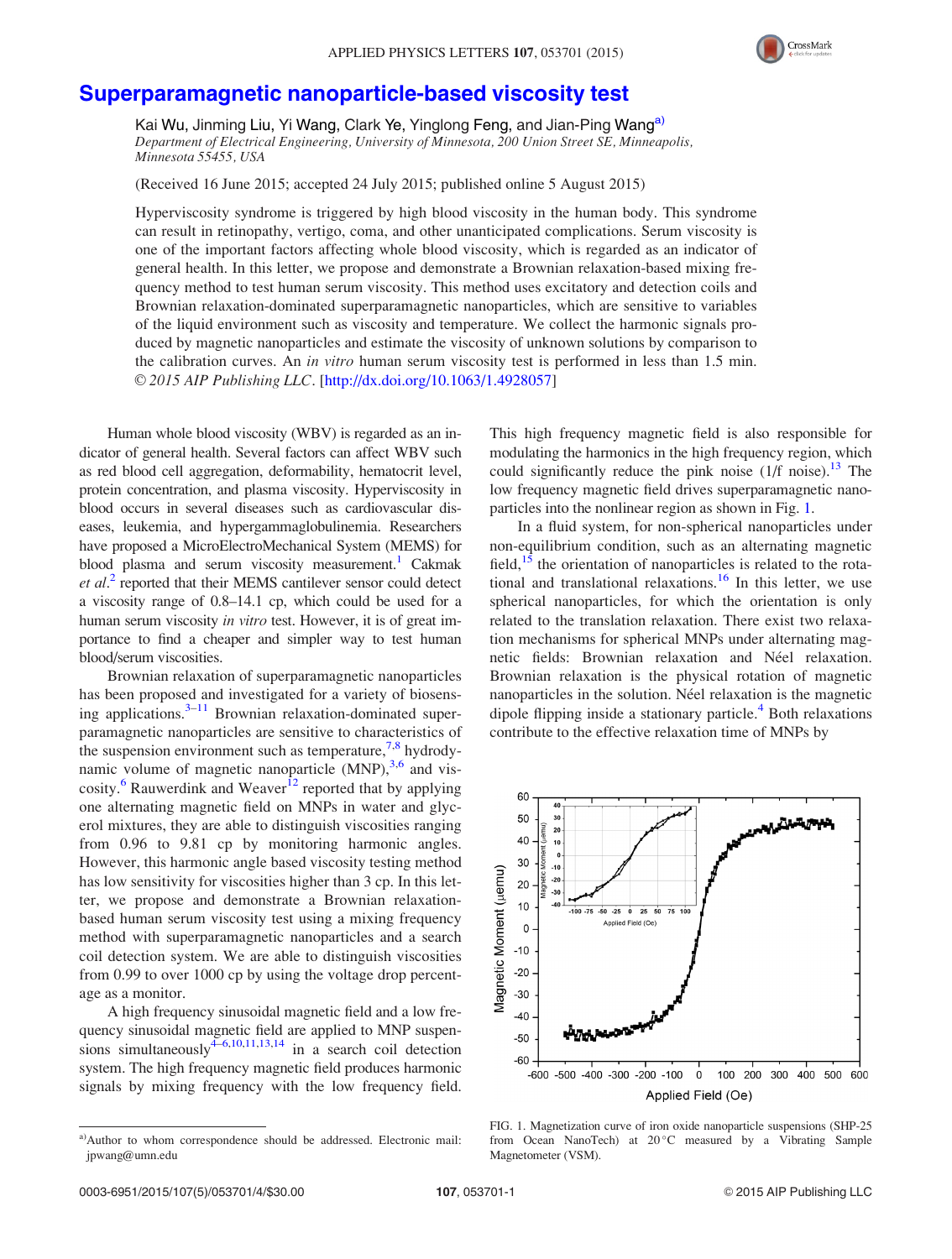$$
\tau = \frac{\tau_B \times \tau_N}{\tau_B + \tau_N}.\tag{1}
$$

SHP-series iron oxide magnetic nanoparticles produced by Ocean NanoTech are covered with 2 nm of oleic acid and 2 nm of a polymer coating. For this MNP solution, we assumed that the viscosity was 1 cp (in water), the uniaxial anisotropy constant was  $K_u = 90000 \text{ ergs/cm}^3$ , and  $T = 293$  K. Simulated on Matlab, the Brownian, Néel, and effective relaxation time are dependent on the core size of MNPs plotted in Fig. 2.

For a core size larger than 20 nm, the effective relaxation time is determined by Brownian relaxation time

$$
\tau = \tau_B = \frac{3\eta V_H}{k_B T},\tag{2}
$$

where  $\eta$  is the viscosity of MNP solution,  $V_H$  is the hydrodynamic volume of MNP,  $k_B$  is the Boltzmann constant, and T is the temperature of MNP solutions in Kelvins.

We used SHP-25 (iron oxide magnetic nanoparticles covered with carboxylic acid group, with an average core size of 25 nm) purchased from Ocean NanoTech. According to Fig. 2, the behavior of these MNPs is dominated by Brownian relaxation.

The MNP suspension is exposed to a mixture of high frequency and low frequency sinusoidal magnetic fields expressed as  $H = A_L \cos(2\pi f_L t) + A_H \cos(2\pi f_H t)$ . Magnetization of MNPs can be described by a static Langevin function<sup>4,13</sup>

$$
\frac{M}{M_s} = L\left(\frac{m_0\mu_0 H}{k_B T}\right),\tag{3}
$$

where  $M<sub>s</sub>$  is the theoretical saturation magnetization of iron oxide nanoparticles,  $m_0$  is the magnetic moment of each MNP,  $\mu_0$  is the vacuum permeability, and M is the magnetization of MNPs at a specific applied magnetic field H. Taylor expansion near zero magnetic field gives the 3rd  $(f_H \pm 2f_L)$  and 5th  $(f_H \pm 4f_L)$  harmonics<sup>[4,11,17](#page-4-0)</sup>



FIG. 2. Néel, Brownian, and total effective relaxation time as function of MNP core diameter, T = 293 K. Viscosity of the MNP solution is 1 cp. FIG. 3. Detection-coil based MNPs detection system experimental setup.

$$
\frac{M}{M_s} = L \left( \frac{m_0 \mu_0 H}{k_B T} \right)
$$
\n
$$
= \frac{1}{3} \left( \frac{m_0 \mu_0}{k_B T} \right) H - \frac{1}{45} \left( \frac{m_0 \mu_0}{k_B T} \right)^3 H^3 + \frac{2}{945} \left( \frac{m_0 \mu_0}{k_B T} \right)^5 H^5 + \cdots
$$
\n
$$
= \cdots + \left[ -\frac{1}{60} A_H A_L^2 \left( \frac{m_0 \mu_0}{k_B T} \right)^3 + \frac{1}{252} A_H^3 A_L^2 \left( \frac{m_0 \mu_0}{k_B T} \right)^5 + \frac{1}{378} A_H A_L^4 \left( \frac{m_0 \mu_0}{k_B T} \right)^5 + \cdots \right] \cdot \cos[2\pi (f_H \pm 2f_L)t]
$$
\n
$$
+ \left[ \frac{1}{1512} A_H A_L^4 \left( \frac{m_0 \mu_0}{k_B T} \right)^5 + \cdots \right] \cdot \cos[2\pi (f_H \pm 4f_L)t] + \cdots \tag{4}
$$

The induced voltage V collected by a detection coil  $(Fig. 3)$  is

$$
V \propto \frac{dM_0}{dt} \times V_M = \frac{dM}{dt} \times V_M \times \cos \phi \propto \omega \times M \times \cos \phi,
$$
\n(5)

where the phase lag  $\phi = \arctan(\omega \tau)$  is between the magnetization of MNP and the applied field, the magnetization amplitude of the MNP is  $M_0 = M \times \cos \phi$ ,  $V_M$  is the magnetic core volume of MNP, and  $\omega$  is the angular frequency.

The induced voltage V is a function of relaxation time  $\tau$ (Eq. (2)). So we can use the induced voltage to distinguish liquids with different viscosities. First, we plot standard graphs corresponding to the specific type and volume of MNP samples according to experimental results. Signals from MNPs in glycerol and deionized (DI) water mixtures of different viscosities are collected and plotted on standard graphs. We can then test any liquid samples and collect the voltage signals. Finally, the collected data are inserted into the aforementioned standard graphs and the viscosity for the tested samples can be estimated.

In this experiment, high frequency and low frequency sinusoidal magnetic fields are produced by a Digital Acquisition card (DAQ, NI USB-6289, 18-Bit, 625 kS/s), which is controlled by the Labview software. Two instrument amplifiers amplify both sinusoidal signals. The low frequency excitatory coil with 1000 windings and an average diameter of 30 mm generates alternating magnetic field with

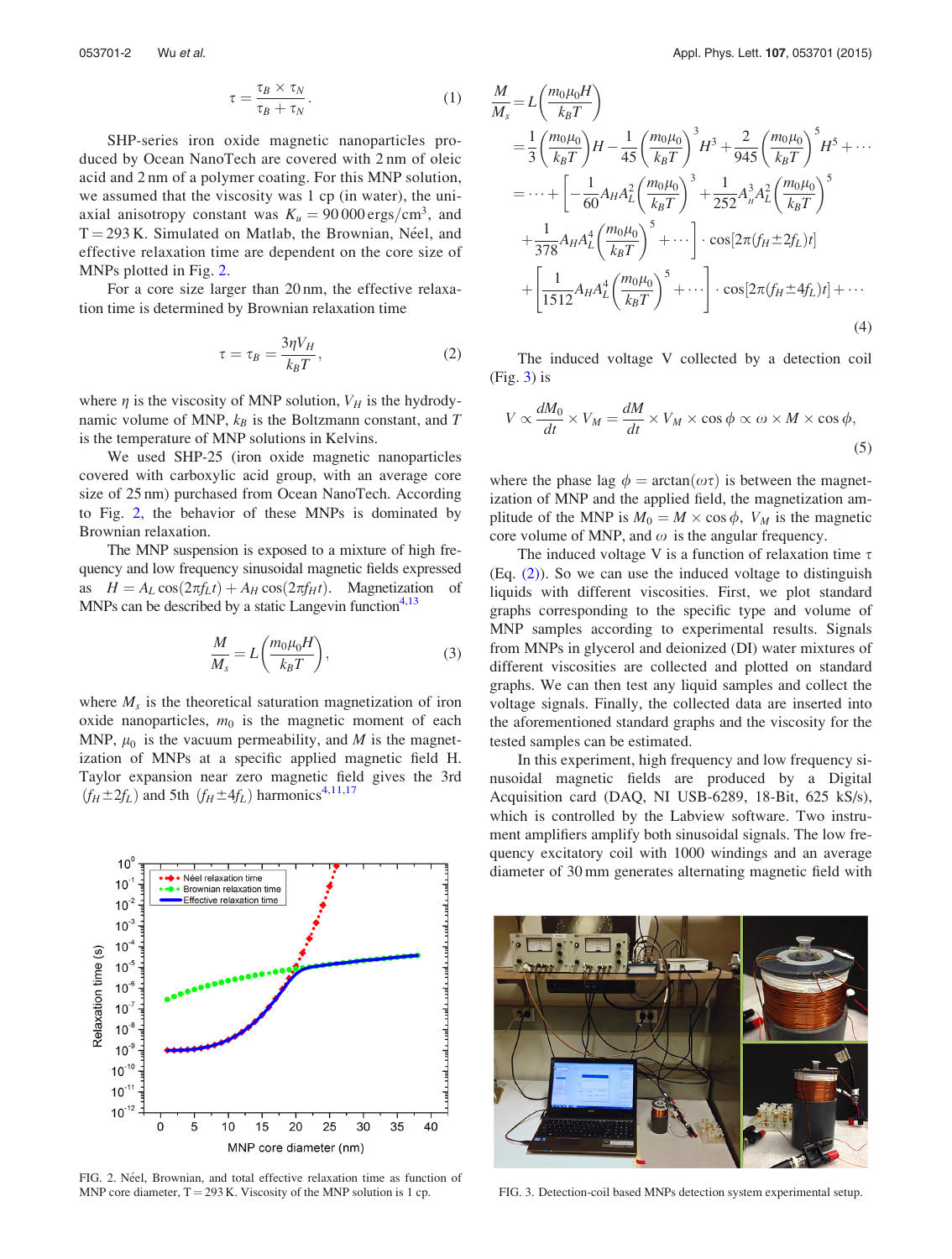<span id="page-3-0"></span>TABLE I. Viscosities of DI water and glycerol mixtures at 20°C.

| Mixture  | Viscosity (cp) | Mixture  | Viscosity (cp) |
|----------|----------------|----------|----------------|
| DI water | 0.99           | $G2-1$ W | 22.99          |
| $G1-4W$  | 1.95           | $G3-1$ W | 44.78          |
| $G1-3$ W | 2.29           | $G4-1$ W | 136.58         |
| $G1-2W$  | 3.36           | Glycerol | 1087.43        |
| $G1-1$ W | 7.94           |          |                |

amplitude of 100 Oe. The high frequency excitatory coil with 1000 windings and an average diameter of 20 mm generates alternating magnetic field with amplitude of 10 Oe. The copper wires for excitatory coils have diameter of 0.57 mm. A pair of differentially wound detection coils (800 clock-wise windings and 800 counter-clock-wise windings with an average diameter of 12 mm and a wire diameter of 0.14 mm) collects both voltage amplitude and phase signals generated by the MNPs. The overall length of the coil is 40 mm.

We mixed glycerol (purchased from Sigma-Aldrich, concentration  $\geq$ 99%, density 1.25 g/ml) and DI water in different volume ratios (Table I). G1–4W means volume ratio of glycerol to DI water is 1 to 4. The rest are named in the same manner. These mixtures were sonicated for 2 h before being mixed evenly. Viscosities were tested by the AR-G2 rheometer (purchased from TA instruments) as standard values.

We prepared 50  $\mu$ l SHP-25 iron oxide MNP solution and added 200  $\mu$ l of glycerol-DI water mixture into the MNP solution. Signals were collected in real time before and after adding the mixtures so as to cancel out the noise induced by the unbalanced detection coil, white noise, and 1/f noise. We collected the noise floor for 20 s, after which 50  $\mu$ l of MNP solution was added into the detection coil. The signal was collected for 30–50 s. Then 200  $\mu$ l of mixed liquid was added to the MNP solution and the signal was collected for another 30–50 s. Three separate experiments were carried out for each mixture. The median was chosen from three tests. A high frequency field of 15 kHz and amplitude of 10 Oe

TABLE II. Percentage voltage drop of the 3rd harmonic after adding mixtures with different viscosities at  $20^{\circ}$ C.

| Viscosity (cp) | $\Delta A\%$ | Viscosity (cp) | $\Delta A\%$ |
|----------------|--------------|----------------|--------------|
| 0.99           | 18           | 22.99          | 61           |
| 1.95           | 38           | 44.78          | 63           |
| 2.29           | 42           | 136.58         | 70           |
| 3.36           | 50           | 1087.43        | 80           |
| 7.94           | 57           |                |              |

accompanied with a low frequency field of 50 Hz and amplitude of 100 Oe were applied in this experiment.

By adding DI water and glycerol mixtures, MNPs experience a higher viscosity environment and the effective relaxation time  $\tau$  increases, thus the phase lag increases, magnetization decreases, and the voltage signal decreased as a result.

As clearly shown in Fig. 4, the voltage signal of the 3rd harmonic drops to a different extent for different mixtures. Here, we define a new term as voltage change percentage  $\Delta A\% = -\frac{A'-A}{A}$ , where A' is the voltage of the 3rd harmonic after adding mixtures and A is the voltage before adding mixtures (Table II).

We plotted the voltage change percentage over viscosity in Fig. 5. Note that the corresponding viscosity on the x-axis is the viscosity of the glycerol-DI water mixture we added rather than the viscosity of the MNP solution. From Fig. 5, we can see that this method is more sensitive in viscosities ranging from 1 cp to 8 cp. The sensitivity is around 5.6% per cp. In contrast, the sensitivity is around 0.02% per cp for viscosities ranging from 8 cp to 1000 cp.

We noticed an  $18\%$  voltage drop when adding  $200 \mu l$  of DI water into 50  $\mu$ l of MNP suspension, despite the fact that the solution maintains the same viscosity. This is because, before we add the DI water solution, the MNPs mainly stay near the center of search coils. The magnetic field is at its maximum and keeps constant in the center of coil. After adding DI water, the volume increases to  $250 \mu l$  and a small portion of MNPs reaches the edge of coil, where the magnetic



FIG. 4. The real-time voltage signal of the 3rd harmonic for MNPs in nine mixtures at  $20^{\circ}$ C.



FIG. 5. Voltage drop in percentage vs. viscosity for MNPs in nine mixtures at  $20^{\circ}$ C.